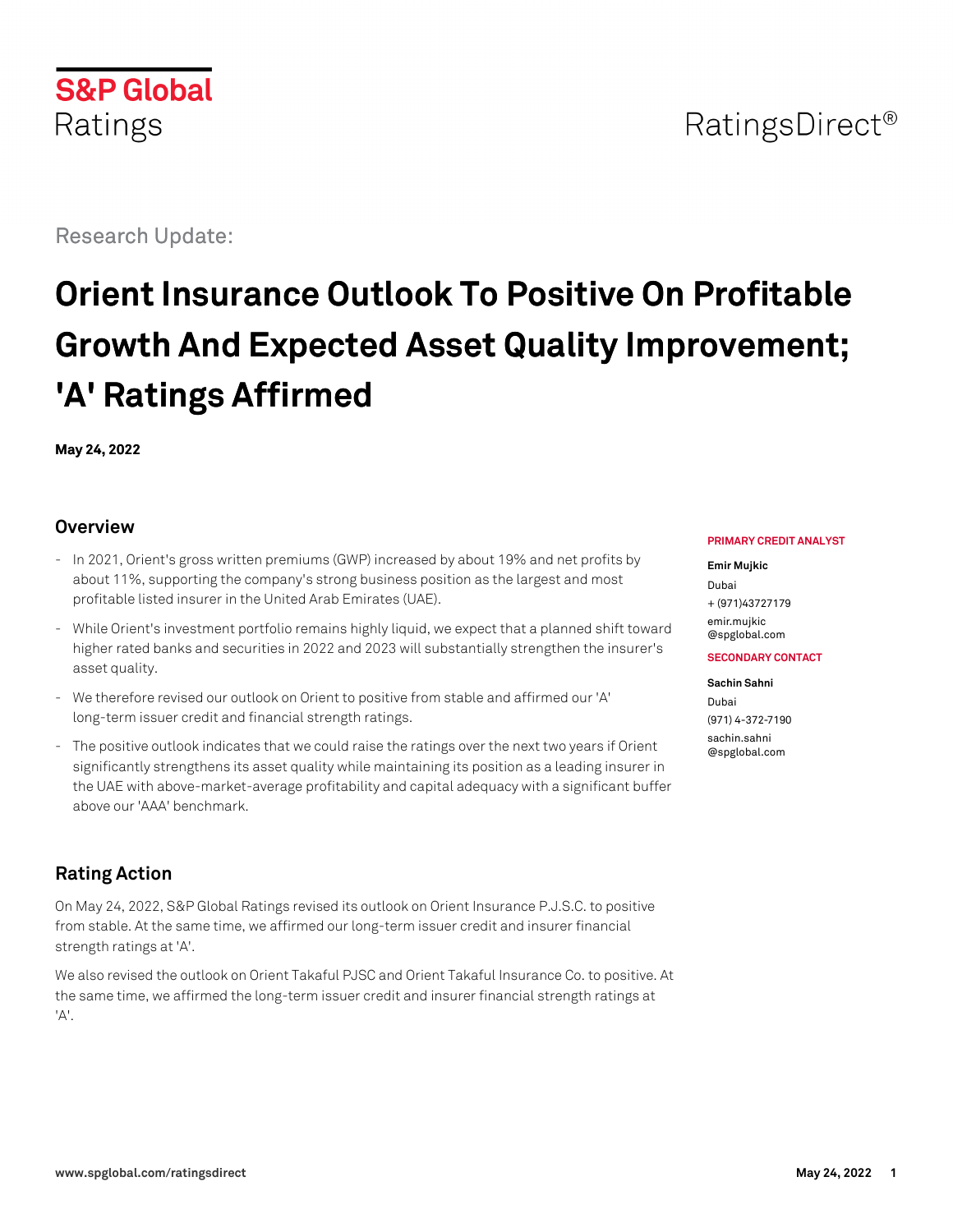#### **Rationale**

In 2021, Orient maintained its position as the largest listed UAE insurer measured by GWP. The company's GWP increased by about 19% to UAE dirham (AED)5.0 billion (US\$1.36 billion) from AED4.2 billion in 2020, supported by growth in its life insurance business and other lines, as well as the consolidation of its subsidiary Orient Takaful in its financial statements. In the first quarter of 2022, Orient reported 11.7% growth in GWP to about AED1.8 billion from AED1.6 billion during the same period in 2021. This growth was thanks to the company's expansion across all business lines. We expect that Orient's GWP will continue to grow by about 10% per year in 2022 and 2023, as the insurer continues to expand its business in the UAE and in the wider Middle East and North Africa region.

At the same time, the insurer also continued to outperform its local and regional peers with a combined (loss and expense) ratio of 79.6% in 2021 compared with 77.8% in 2020, when the insurer benefited from fewer claims due to lockdown measures in UAE. The strong operating performance and steady investment results helped the company to achieve a net profit of AED476 million in 2021 compared with AED430 million in 2020. In the first quarter of 2022, the company generated a net profit of AED200 million compared with AED196 million during the first quarter of 2021. The improvement in profitability in first-quarter 2022 was driven by stronger underwriting results. We anticipate that Orient will maintain a combined ratio of about 80% over the next two years, supported by its conservative underwriting approach.

Orient's capital adequacy remains excellent, with a significant buffer above our 'AAA' benchmark in our risk-based capital model. The company's shareholders' equity stood at about AED3.8 billion at year-end 2021 (2020: AED3.4 billion). We expect Orient's capital base will continue to grow and we do not expect any significant changes in our assessment over the next two years, despite the insurer's growth ambitions.

Orient's investment portfolio remains highly liquid, in our opinion. At year-end 2021, about 63% of total investments were held in cash and short-term instruments, about 19% in equities, and the remainder in bonds, real estate, and other assets. Following a decline in interest rates on cash and fixed deposits in recent years, most of Orient's deposits are now held at lower rated or unrated banks, resulting in lower weighted asset quality when compared with similar rated peers. With an increase in interest rates, we anticipate that Orient will shift a substantial amount of its fixed deposits to higher rated banks and strengthen its weighted average asset quality to 'BBB+' or above over the next one to two years.

The ratings on Orient Takaful PJSC and Orient Takaful Insurance Co. reflect the unconditional guarantee provided by Orient Insurance PJSC. The explicit support agreements satisfy our criteria (see "General Criteria: Guarantee Criteria," published Oct. 21, 2016, on RatingsDirect), which means that we equalize the ratings on the two subsidiaries with those on the guarantor.

#### **Environmental, Social, And Governance**

#### **ESG credit indicators: E-2, S-2, G-2**

ESG factors have no material influence on our credit rating analysis of Orient.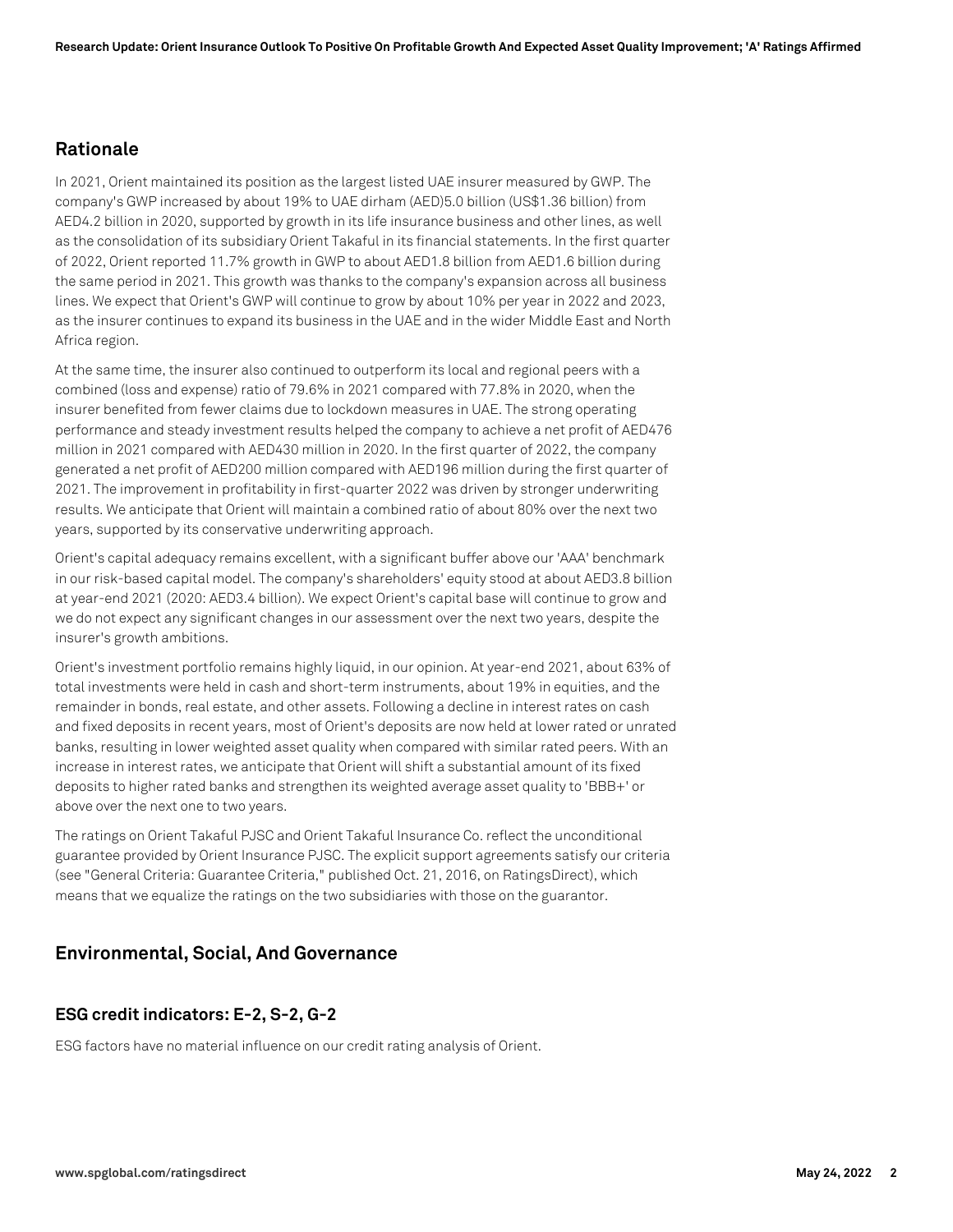#### **Outlook**

The positive outlook indicates that we could raise the ratings on Orient over the next two years if the company significantly strengthens its asset quality while maintaining its position as a leading insurer in the UAE.

#### **Upside scenario**

We could raise the ratings over the next two years if:

- We see a significant improvement in Orient's asset quality to a level in line with peers rated 'A+'; and
- The insurer maintains its position as a leading insurer in the UAE, above-market-average profitability, and capital adequacy with a significant buffer above our 'AAA' benchmark.

#### **Downside scenario**

We could revise the outlook back to stable if we do not see any meaningful improvement in asset quality or if we see long-term, fundamental, and prolonged weakening in the company's capital adequacy. This could be caused, for example, by a major change in its dividend policy, a further weakening in asset quality, material investment losses, or a significant deterioration in its performance.

## **Ratings Score Snapshot**

|                                  | To                | From              |
|----------------------------------|-------------------|-------------------|
| <b>Business Risk Profile</b>     | Strong            | Satisfactory      |
| Competitive position             | Strong            | Strong            |
| <b>IICRA</b>                     | Intermediate Risk | Intermediate Risk |
| <b>Financial Risk Profile</b>    | Very Strong       | Very Strong       |
| Capital and earnings             | <b>Fxcellent</b>  | <b>Fxcellent</b>  |
| Risk exposure                    | Moderately High   | Moderately High   |
| Funding structure                | Neutral           | Neutral           |
| Anchor*                          | a                 | a                 |
| <b>Modifiers</b>                 |                   |                   |
| Governance                       | Neutral           | Neutral           |
| Liquidity                        | Exceptional       | Exceptional       |
| Comparable ratings analysis      | 0                 | 0                 |
| <b>Financial Strength Rating</b> | А                 | А                 |

\*This is influenced by our view of Orient's weaker asset quality when compared with peers rated at the same level.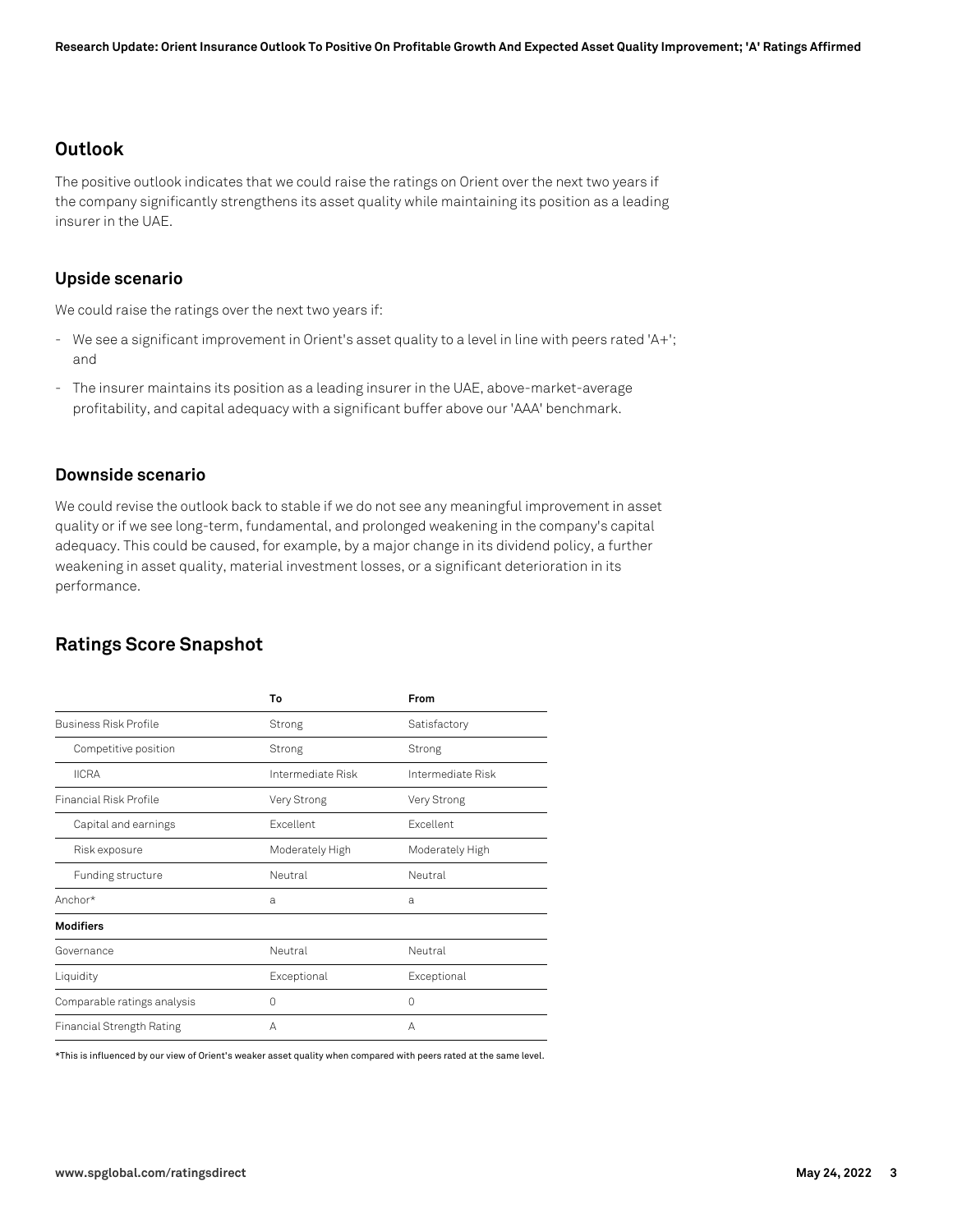#### **Related Criteria**

- General Criteria: Environmental, Social, And Governance Principles In Credit Ratings, Oct. 10, 2021
- Criteria | Insurance | General: Insurers Rating Methodology, July 1, 2019
- General Criteria: Group Rating Methodology, July 1, 2019
- General Criteria: Guarantee Criteria, Oct. 21, 2016
- General Criteria: Principles Of Credit Ratings, Feb. 16, 2011
- Criteria | Insurance | General: Refined Methodology And Assumptions For Analyzing Insurer Capital Adequacy Using The Risk-Based Insurance Capital Model, June 7, 2010

#### **Ratings List**

| <b>Ratings Affirmed; Outlook Action</b> |    |                           |  |
|-----------------------------------------|----|---------------------------|--|
|                                         | Т٥ | From                      |  |
| Orient Insurance P.J.S.C.               |    |                           |  |
| <b>Orient Takaful PJSC</b>              |    |                           |  |
| Orient Takaful Insurance Company S.A.E  |    |                           |  |
| Issuer Credit Rating                    |    |                           |  |
| Local Currency                          |    | A/Positive/-- A/Stable/-- |  |
| <b>Financial Strength Rating</b>        |    |                           |  |
| Local Currency                          |    | A/Positive/-- A/Stable/-- |  |

Certain terms used in this report, particularly certain adjectives used to express our view on rating relevant factors, have specific meanings ascribed to them in our criteria, and should therefore be read in conjunction with such criteria. Please see Ratings Criteria at www.standardandpoors.com for further information. A description of each of S&P Global Ratings' rating categories is contained in "S&P Global Ratings Definitions" at

https://www.standardandpoors.com/en\_US/web/guest/article/-/view/sourceId/504352 Complete ratings information is available to subscribers of RatingsDirect at www.capitaliq.com. All ratings affected by this rating action can be found on S&P Global Ratings' public website at www.standardandpoors.com. Use the Ratings search box located in the left column. Alternatively, call one of the following S&P Global Ratings numbers: Client Support Europe (44) 20-7176-7176; London Press Office (44) 20-7176-3605; Paris (33) 1-4420-6708; Frankfurt (49) 69-33-999-225; or Stockholm (46) 8-440-5914